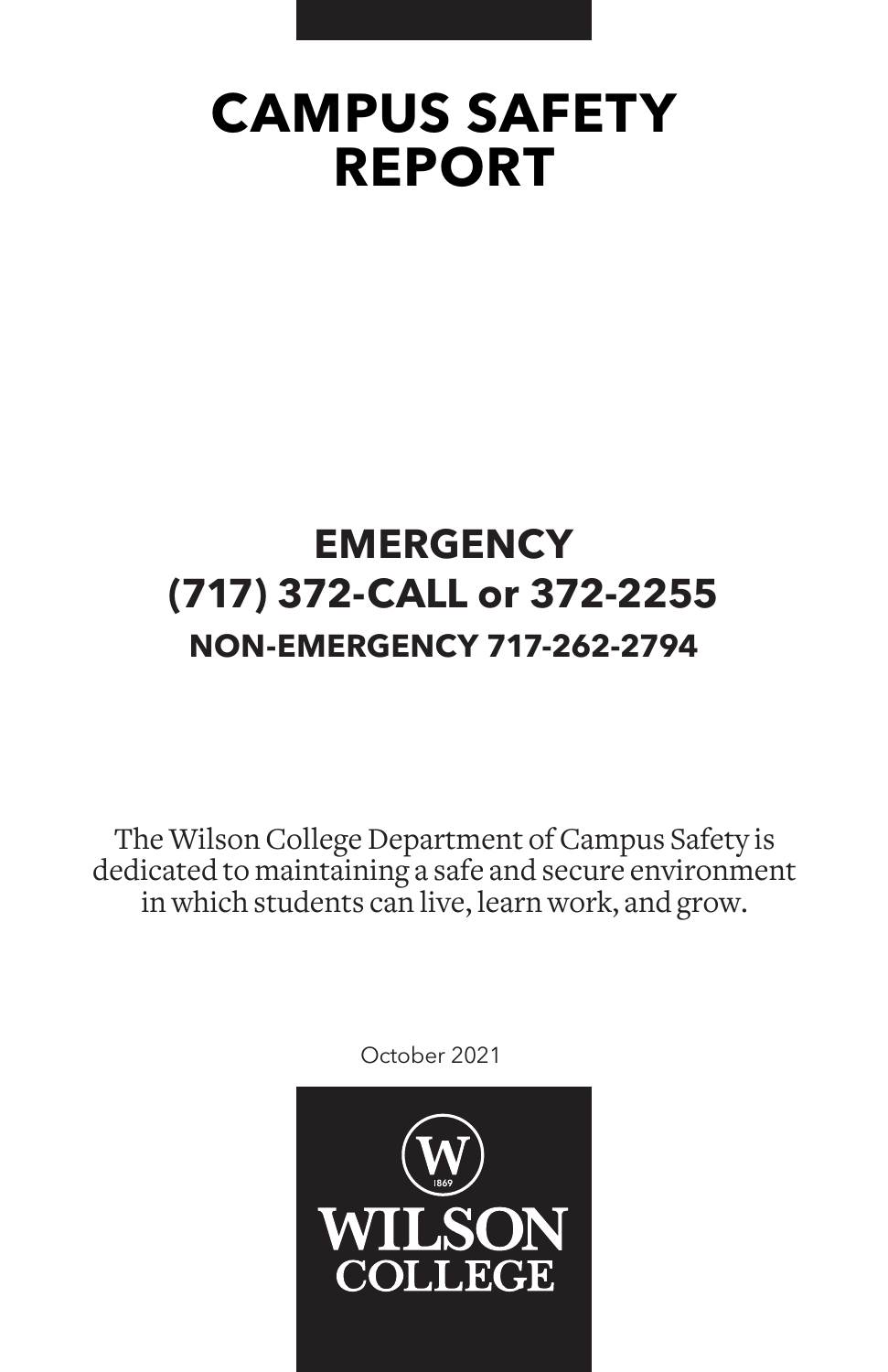### **CAMPUS SAFETY**

Although Wilson College has a safe campus surrounded by a residential community within the town of Chambersburg, Pa., we know many are concerned about the safety on a college campus. We understand that concern and accept our responsibility to enforce security poli cies and practices. We want our students to be as free from threats to their safety or wellbeing as possible during their time at Wilson College.

Campus safety is coordinated by the Wilson College Department of Campus Safety, which is located in Lenfest Commons, where there is a guard provided by Synergy Security Services on duty 24 hours a day. Synergy Security Services provides selective and vigilant background screening for its security officers, who must also attend and graduate from the Synergy Security Services Academy by passing a written exam and undergoing continual training to upgrade their skills.

Campus safety officers conduct foot and vehicular patrols of the campus and residence hall areas 24 hours a day. The campus safety guards enforce all regulations and policies of the Col lege, as well as the laws of the Commonwealth of Pennsylvania. The College has a partnership with the local Chambersburg Borough Police that allows the local police to patrol campus 24 hours a day and to share information. The local police also work with Wilson College to provide additional training for residence hall professionals, as well as tactical training when requested. Rules and regulations regarding the code of conduct are listed in the *Bluebook*. Campus safety officers and student development staff enforce laws regulating underage drinking, the use of controlled substances and weapons. The drug and alcohol policy state ments, published in the *Bluebook*, are available from the Office of the Dean of Students and online at www.wilson.edu/bluebook.

Consumption of alcoholic beverages for those under 21 and illegal drugs are not permitted on campus. Drug and alcohol abuse education programs are provided to employees through the Employee Assistance Program. Students seeking counseling, treatment or rehabilitation can contact the director of counseling services. All employees and students receive literature stating the College's standards of conduct related to drugs and alcohol, and the applicable legal sanctions under local, state or federal law.

# **BUILDINGS AND GROUNDS**

The physical plant department maintains the college buildings and grounds and regularly inspects facilities, makes repairs that affect safety and security, and responds to reports of potential safety and security hazards, such as broken windows and locks.

The college campus is well-lit and a lighting audit of the grounds is conducted annually. There are also four outdoor emergency telephones that are directly connected to campus safety personnel and checked monthly. See the campus map for specific locations.

# **EMERGENCY NOTIFICATION SYSTEM**

Wilson College has an emergency notification system. We will be using Blackboard Connect to communicate emergency and community outreach information. The system offers many ways to receive communication, such as voice, text and email. All students will be automati cally added to the notification system and a user account established. Through this user ac count, the student will be able to identify the preferred contact method and add other contact numbers as needed. Text messaging fees apply.

# **CRIME STATISTICS**

In accordance with federal law, Wilson College provides information about crime statistics, fire safety and security policies to prospective students, current students and employees. Therefore, security policies and crime statistics are available from the college student devel -

| <b>CRIME REPORTS</b>                 | Year | <b>On Campus</b><br><b>Property</b> | <b>Campus</b><br><b>Residential Facility</b> | <b>Public</b><br><b>Property</b> |
|--------------------------------------|------|-------------------------------------|----------------------------------------------|----------------------------------|
|                                      | 2020 | O                                   | $\circ$                                      | $\circ$                          |
| Aggravated<br>assault                | 2019 | Ō                                   | $\circ$                                      | $\circ$                          |
|                                      | 2018 | $\circ$                             | $\circ$                                      | $\circ$                          |
|                                      | 2020 | $\circ$                             | $\circ$                                      | $\circ$                          |
| Arson                                | 2019 | $\circ$                             | $\circ$                                      | $\circ$                          |
|                                      | 2018 | $\circ$                             | $\circ$                                      | $\circ$                          |
|                                      | 2020 | O                                   | $\circ$                                      | $\circ$                          |
| Burglary                             | 2019 | O                                   | $\circ$                                      | $\circ$                          |
|                                      | 2018 | $\circ$                             | $\circ$                                      | $\circ$                          |
|                                      | 2020 | $\circ$                             | $\circ$                                      | $\circ$                          |
| Incest                               | 2019 | $\circ$                             | $\circ$                                      | $\circ$                          |
|                                      | 2018 | $\circ$                             | $\circ$                                      | $\circ$                          |
|                                      | 2020 | $\circ$                             | $\circ$                                      | $\circ$                          |
| Fondling                             | 2019 | $\circ$                             | $\circ$                                      | $\circ$                          |
|                                      | 2018 | $\,1$                               | $\circ$                                      | $\circ$                          |
|                                      | 2020 | $\circ$                             | $\circ$                                      | $\circ$                          |
| Motor<br>vehicle theft               | 2019 | $\circ$                             | $\circ$                                      | $\circ$                          |
|                                      | 2018 | $\circ$                             | $\circ$                                      | $\circ$                          |
|                                      | 2020 | $\circ$                             | $\circ$                                      | $\circ$                          |
| Murder/non-negligent<br>manslaughter | 2019 | $\circ$                             | $\circ$                                      | $\circ$                          |
|                                      | 2018 | O                                   | $\circ$                                      | $\circ$                          |
|                                      | 2020 | $\circ$                             | $\circ$                                      | $\circ$                          |
| Negligent<br>manslaughter            | 2019 | $\circ$                             | $\circ$                                      | $\circ$                          |
|                                      | 2018 | $\circ$                             | $\circ$                                      | $\circ$                          |
|                                      | 2020 | $\circ$                             | $\circ$                                      | $\circ$                          |
| Robbery                              | 2019 | $\circ$                             | $\circ$                                      | $\circ$                          |
|                                      | 2018 | O                                   | $\circ$                                      | $\circ$                          |
|                                      | 2020 | $\circ$                             | $\circ$                                      | $\circ$                          |
| Rape                                 | 2019 | $\circ$                             | $\circ$                                      | $\circ$                          |
|                                      | 2018 | $\circ$                             | $\circ$                                      | $\circ$                          |
|                                      | 2020 | O                                   | $\circ$                                      | $\circ$                          |
| Statutory Rape                       | 2019 | $\circ$                             | $\circ$                                      | $\circ$                          |
|                                      | 2018 | $\circ$                             | $\circ$                                      | $\circ$                          |
| <b>ARRESTS</b>                       | Year | <b>On Campus</b><br><b>Property</b> | <b>Campus</b><br><b>Residential Facility</b> | <b>Public</b><br>Property        |
|                                      | 2020 | $\circ$                             | $\circ$                                      | $\circ$                          |
| Drugabuse                            | 2019 | $\circ$                             | $\circ$                                      | $\circ$                          |
|                                      | 2018 | $\circ$                             | $\circ$                                      | $\circ$                          |
|                                      | 2020 | $\circ$                             | $\circ$                                      | $\circ$                          |
| Liquor laws                          | 2019 | $\circ$                             | $\circ$                                      | $\circ$                          |
|                                      | 2018 | $\circ$                             | $\circ$                                      | $\circ$                          |
|                                      | 2020 | $\circ$                             | $\circ$                                      | $\circ$                          |
| Weapons violations                   | 2019 | $\circ$                             | $\circ$                                      | $\circ$                          |
|                                      | 2018 | $\circ$                             | $\circ$                                      | $\circ$                          |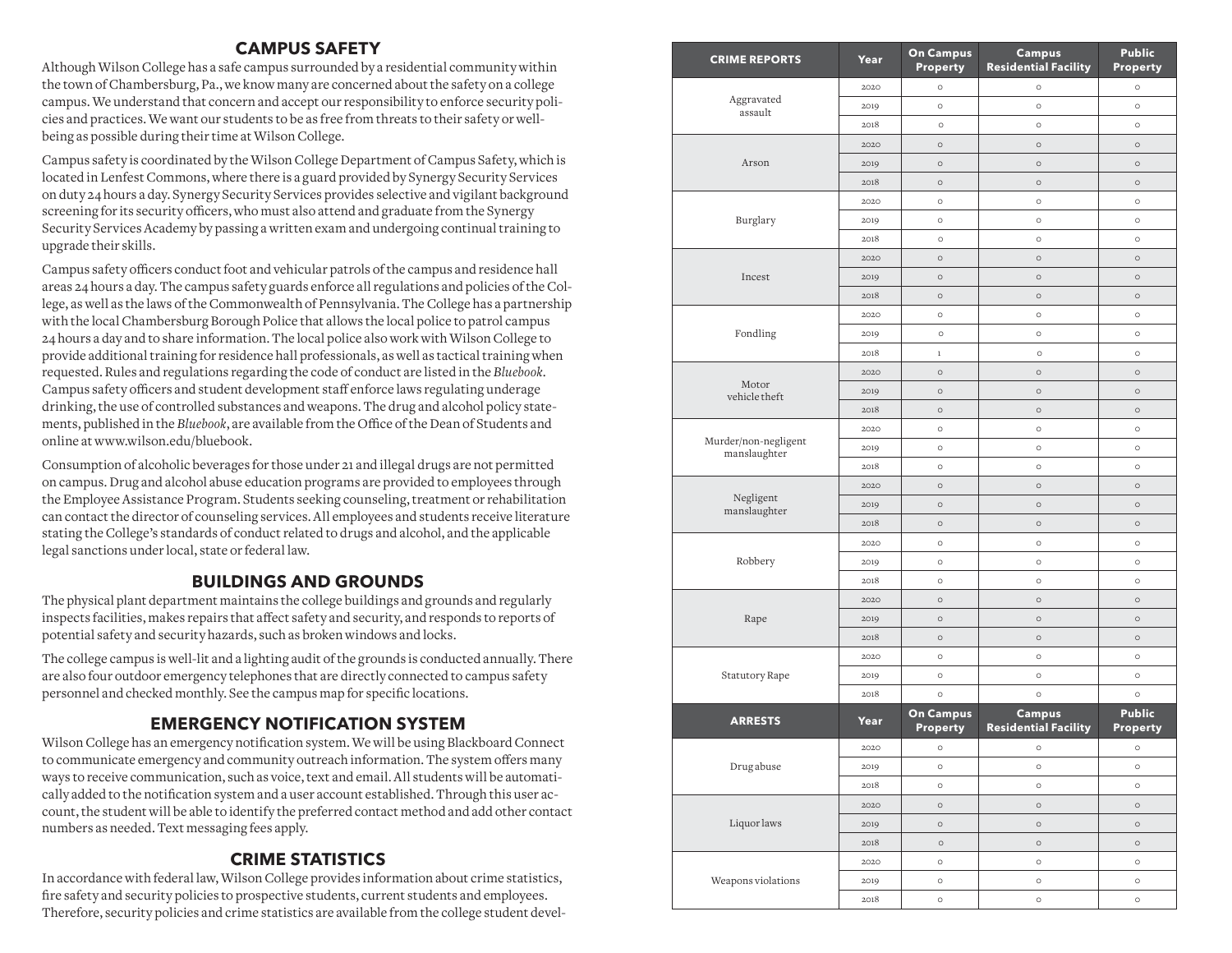| <b>HATE CRIME REPORTS</b> | Year         | <b>On Campus</b><br>Property | <b>Campus</b><br><b>Residential Facility</b> | Public<br>Property |
|---------------------------|--------------|------------------------------|----------------------------------------------|--------------------|
|                           | 2020         | $\circ$                      | $\circ$                                      | $\circ$            |
| Aggravated<br>assault     | 2019         | $\circ$                      | $\circ$                                      | $\circ$            |
|                           | 2018         | $\circ$                      | $\circ$                                      | $\circ$            |
|                           | 2020         | $\circ$                      | $\circ$                                      | $\circ$            |
| Arson                     | 2019         | $\circ$                      | $\circ$                                      | $\circ$            |
|                           | 2018         | $\circ$                      | $\circ$                                      | $\circ$            |
|                           | 2020         | $\circ$                      | $\circ$                                      | $\circ$            |
| Burglary                  | 2019         | $\circ$                      | $\circ$                                      | $\circ$            |
|                           | 2018         | $\circ$                      | $\circ$                                      | $\circ$            |
|                           | 2020         | $\circ$                      | $\circ$                                      | $\circ$            |
| Incest                    | 2019         | $\circ$                      | $\circ$                                      | $\circ$            |
|                           | 2018         | $\circ$                      | $\circ$                                      | $\circ$            |
|                           | 2020         | $\circ$                      | $\circ$                                      | $\circ$            |
| Intimidation              | 2019         | $\circ$                      | $\circ$                                      | $\circ$            |
|                           | 2018         | $\circ$                      | $\circ$                                      | $\circ$            |
|                           | 2020         | $\circ$                      | $\circ$                                      | $\circ$            |
| Fondling                  | 2019         | $\circ$                      | $\circ$                                      | $\circ$            |
|                           | 2018         | $\circ$                      | $\circ$                                      | $\circ$            |
| Larceny/theft             | 2020         | $\circ$                      | $\circ$                                      | $\circ$            |
|                           | 2019         | $\circ$                      | $\circ$                                      | $\circ$            |
|                           | 2018         | $\circ$                      | $\circ$                                      | $\circ$            |
|                           | 2020         | $\circ$                      | $\circ$                                      | $\circ$            |
| Motor                     | 2019         | $\circ$                      | $\circ$                                      | $\circ$            |
| vehicle theft             | 2018         | $\circ$                      | $\circ$                                      | $\circ$            |
|                           | 2020         | $\circ$                      | $\circ$                                      | $\circ$            |
| Negligent                 | 2019         | $\circ$                      | $\circ$                                      | $\circ$            |
| manslaughter              | 2018         | $\circ$                      | $\circ$                                      | $\circ$            |
|                           | 2020         | $\circ$                      | $\circ$                                      | $\circ$            |
| Robbery                   | 2019         | $\circ$                      | $\circ$                                      | $\circ$            |
|                           | 2018         | $\circ$                      | $\circ$                                      | $\circ$            |
|                           | 2020         | $\circ$                      | $\circ$                                      | $\circ$            |
| Rape                      | 2019         | $\circ$                      | $\circ$                                      | $\circ$            |
|                           | 2018         | $\circ$                      | $\circ$                                      | $\circ$            |
|                           | 2020         | $\circ$                      | $\circ$                                      | $\circ$            |
| Simple Assult             | 2019         | $\circ$                      | $\circ$                                      | $\circ$            |
|                           | 2018         | $\circ$                      | $\circ$                                      | $\circ$            |
|                           | 2020         | $\circ$                      | $\circ$                                      | $\circ$            |
|                           |              |                              |                                              |                    |
| Statutory Rape            | 2019<br>2018 | $\circ$<br>$\circ$           | $\circ$                                      | $\circ$            |
|                           |              |                              | $\circ$                                      | $\circ$            |

| <b>CAMPUS DISCIPLINARY</b><br><b>REFFERALS</b> | Year | <b>On Campus</b><br>Property | <b>Campus</b><br><b>Residential Facility</b> | <b>Public</b><br><b>Property</b> |
|------------------------------------------------|------|------------------------------|----------------------------------------------|----------------------------------|
|                                                | 2020 | $\circ$                      | $\circ$                                      | $\circ$                          |
| Drugabuse                                      | 2019 | $\circ$                      | $\circ$                                      | $\circ$                          |
|                                                | 2018 | $\circ$                      | $\circ$                                      | $\circ$                          |
|                                                | 2020 | $\circ$                      | $\circ$                                      | $\circ$                          |
| Liquor laws                                    | 2019 | $\circ$                      | $\overline{4}$                               | $\circ$                          |
|                                                | 2018 | $\circ$                      | 6                                            | $\circ$                          |
|                                                | 2020 | $\circ$                      | $\circ$                                      | $\circ$                          |
| Weapons violations                             | 2019 | $\circ$                      | $\circ$                                      | $\circ$                          |
|                                                | 2018 | $\circ$                      | $\circ$                                      | $\circ$                          |

opment and campus safety offices. The U.S. Department of Education [Section 485(a) of the Higher Education Act] requires all institutions of postsecondary education that participate in the Free Application for Federal Student Aid (FAFSA) program to provide campus crime

statistics. Go to www.wilson.edu/campus-safety for more information.

Others may access the *Bluebook* through the Wilson website. Firearms and weapons of any type are not permitted on campus. Likewise, intentional use, possession or sale of firearms or other dangerous weapons by students is strictly forbidden, and is a violation of the *Bluebook* – the student handbook that is distributed to all students.

#### **SECURITY POLICIES AND PROCEDURES**

Wilson College enrolls about 1,000 undergraduate and graduate students. Approximately 300 undergraduate students reside in seven residence halls on campus. There is limited adult and graduate campus housing. In addition, the College employs 49 full-time faculty, 38 adjunct faculty per semester, 125 full-time staff and administrators, and 38 part-time staff.

Students, faculty and employees at Wilson have access to academic, recreational and administrative facilities on campus. Access to the residence halls is limited to students and their guests. Residence halls have key access 24 hours a day. College employees can only access the residence halls on an "as needed" basis and under strict key control procedures.

#### **REPORTING CRIME**

Potential criminal actions and other emergencies on campus should be reported by any student, faculty member or employee directly to the Campus Safety Office. Campus safety is dispatched immediately to the site of the complaint and have authority to call local police if necessary. Anyone on campus needing assistance in a medical or fire emergency should dial 911. They will be connected with personnel at county control and the appropriate emergency personnel will be dispatched. Call campus safety after the 911 call so they can assist in direction to the emergency location (i.e., athletic fields, specific residence halls, classroom buildings, etc.). In addition, students can report criminal offenses to the vice president for student development, the assistant dean of students and the residence life staff, the human resources office, academic dean and/or other college administrators.

Incidences of major crimes are reported as needed to the campus community via notices, campus media outlets, social networking, telephone and by residence life personnel.

Student development staff receive training sessions each semester on topics that include personal safety awareness and security, rape prevention and the prevention of burglary and vandalism. Detailed sexual assault information is online at www.wilson.edu/ campus-safety. The *Bluebook* describes a student's rights and responsibilities. Information on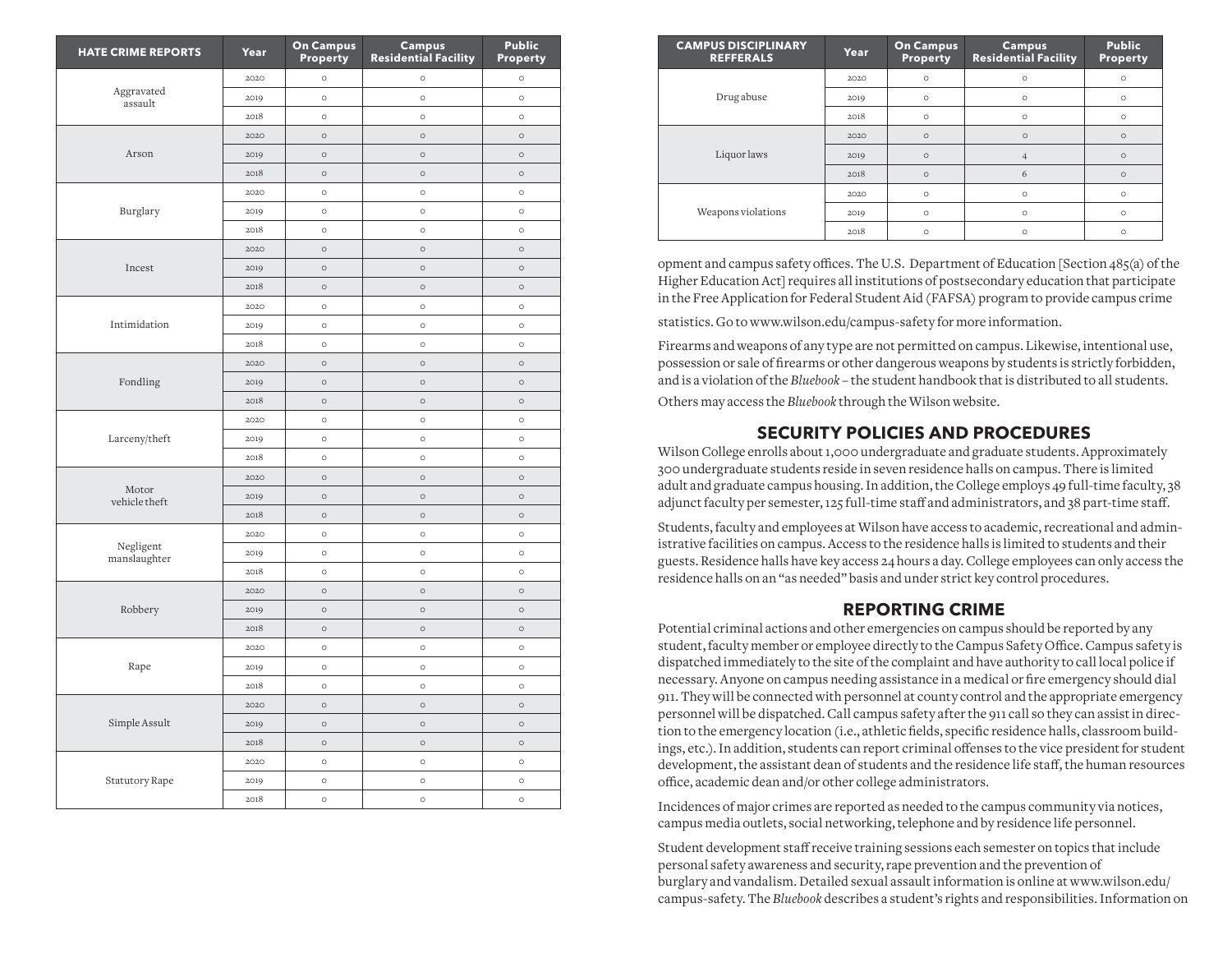safety and security is also regularly provided to students and employees through seminars, films, bulletins, crime alerts, posters, brochures and the student newspaper.

Cyberbullying information is found online and in the *Bluebook* (policy updated 2011.)

# **RESPONSE TIME**

Synergy Security Services average response times are as follows:

- 1. Non emergency response (residence hall lock outs, Brooks Science Center after hours access, battery assistance, escort, etc) times averaged 22.3 minutes.
- 2. Emergency response time averaged three minutes (floods, accidents, student in distress, etc.).

# **RESIDENCE HALL SECURITY**

Wilson College has single-gender and coed residence halls for students enrolled in the College—each with 24-hour visitation. There is no on-campus housing for married students. First-year students are assigned housing on campus and, based upon available facilities, have the opportunity to request changes in room assignments. The College does not provide supervision for off-campus housing.

Resident assistants live in the halls and a student development professional staff member is on call 24 hours a day, seven days a week. In addition, a college cell phone is assigned to the staff member on duty. Security and resident assistants can call that number when assistance is needed. As members of the residence life staff, assistants undergo training in enforcing residence hall safety and security policies. All residence hall doors are locked 24 hours a day. Both on-campus and off-campus visitors to residence halls must be escorted through the residence hall by a resident. Most student rooms have deadbolt locks; rooms in older residence halls have conventional locks. All windows have locking devices.

# **BLUE LIGHTS**

The campus has blue light telephones in different locations on campus. Pick up the phone, it will automatically call Safety and identify your location. Please remain in the area. The phones can be used to call for emergency and non-emergency services.

# **ESCORT SERVICE**

The security officers will provide on-campus transportation and, if you wish, an escort to/ from your car and/or residence hall/campus buildings. The service provides a safe escort any time during the day or evening, 24 hours a day, 7 days a week. If you feel uncomfortable walking from one area of campus to another, or have an evening class and do not feel secure walking to your car/hall, please call the non-emergency number at 717-262-2794. Place the number in your cell, stay in your car and/or hallway/visible location and provide exact location for safety personnel. Emergency number, 717-372-2255.

# **ICE (In Case of Emergency)**

If you have a cell phone, please place the acronym ICE in your contact list. In the event of an emergency, if you are unable to respond, this allows campus as well as Borough emergency personnel a contact. Adding ICE to your contacts is highly recommended.

# **FIRE SAFETY**

Every residence hall is equipped with an automatic smoke/heat detection system monitored 24 hours a day by campus safety personnel. An alarm prompts immediate evacuation of the building. The system also self-tests for tampering and reduces the chance for

#### false alarms.

Each individual residence hall room has an AC-powered smoke detector with battery backup.

Fire drills are conducted three times a semester in each hall. Students who fail to evacuate will be fined. All new students are provided with fire extinguisher training by the Chambersburg Fire Department and/or designee. In addition, a hall "smoke out" is conducted and monitored by the fire department to practice evacuation under possible fire conditions. Microwave fires appear to be the most common type of fire in residence halls. The Chambersburg Fire Department has installed safety devices on the side of each microwave to assist with the problem. The device cuts the power to the specific unit when it senses something burning.

All residence halls on campus are equipped with fire extinguishers. Fire extinguish-ers are also provided in many different areas of all campus buildings. Fire hydrants are located outside of each residence hall. All campus extinguishers are inspected annually by Jones Fire Extinguishers Inc.

Ambulance service and fire protection are provided to Wilson College by the Chambersburg Fire Department, Fayetteville Emergency Response and West Shore E.M.S. units.

In compliance with the Higher Education Reauthorization Act, fire safety incidents, specifically those that occur during an academic year, are to be reported with the campus crime statistics. The following incidents required the Chambersburg Fire Department's response.

All buildings were evacuated according to campus and borough fire protocols, documented with the campus safety office and distributed to campus administrators.

|                               | Year. | <b>Major Facility</b><br><b>Damages and/or Injury</b><br><b>Resulting in Death</b> | <b>Minor Facility</b><br>Damages and/<br>or Injury | <b>General Incidents</b><br>(i.e. microwave, toasters)<br>No Damages/No Injury |
|-------------------------------|-------|------------------------------------------------------------------------------------|----------------------------------------------------|--------------------------------------------------------------------------------|
|                               | 2020  | $\circ$                                                                            | $\circ$                                            | $\Omega$                                                                       |
| Residence<br>Halls            | 2019  | $\circ$                                                                            | $\circ$                                            | $\circ$                                                                        |
|                               | 2018  | $\circ$                                                                            | $\circ$                                            | $\circ$                                                                        |
|                               | 2.020 | $\circ$                                                                            | $\circ$                                            | $\circ$                                                                        |
| Dining<br>Facilities          | 2019  | $\circ$                                                                            | $\circ$                                            | $\circ$                                                                        |
|                               | 2018  | $\circ$                                                                            | $\circ$                                            | $\circ$                                                                        |
|                               | 2020  | $\circ$                                                                            | $\circ$                                            | $\circ$                                                                        |
| Classroom<br><b>Buildings</b> | 2019  | $\circ$                                                                            | $\circ$                                            | $\circ$                                                                        |
|                               | 2018  | $\circ$                                                                            | O                                                  | $\circ$                                                                        |